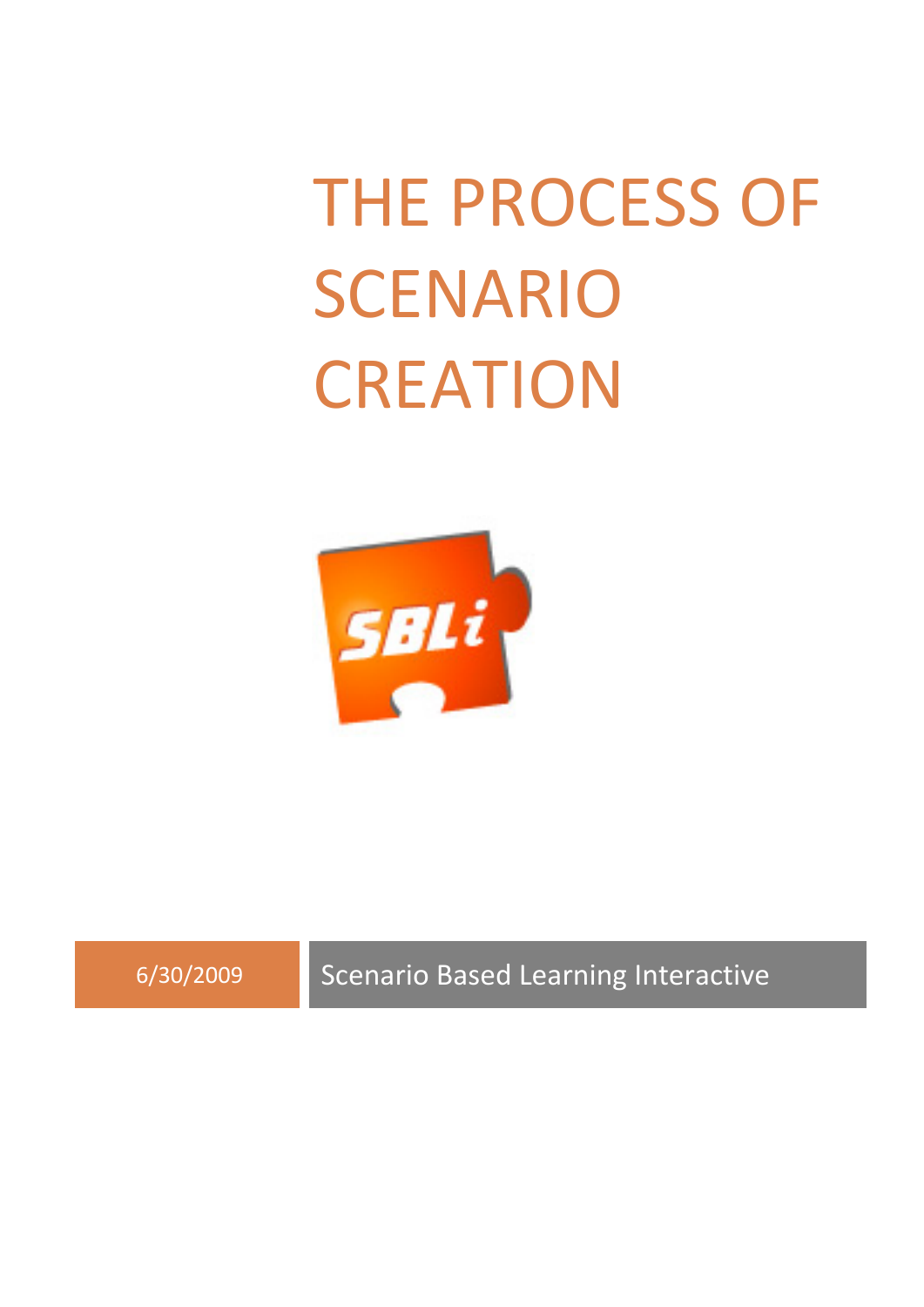

| SBLi® Scenario Planning: Template 2 (Itemised list of assets for each location)  5 |
|------------------------------------------------------------------------------------|
|                                                                                    |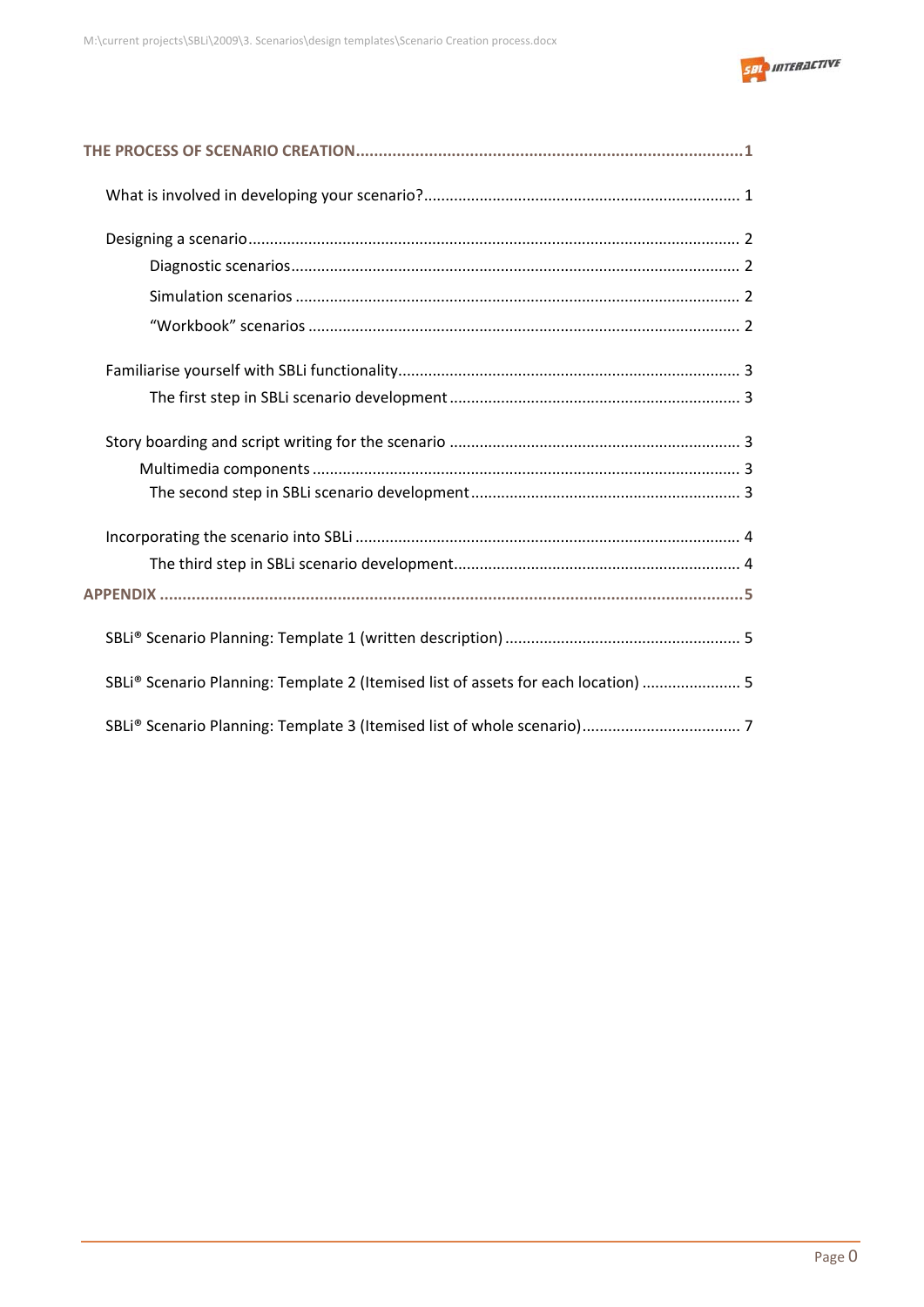

# THE PROCESS OF SCENARIO CREATION

When you are thinking about developing a scenario for delivery using the SBLi software you will need to take into account the target audience, the subject matter which the scenario is to address and the specific learning objectives you have in mind. Therefore there are likely to be different approaches to scenario development, depending on all of these factors. However, even more important, developing a scenario is a creative process and, like other creative activities, it would be invidious to suggest there is a method for scenario creation. It would be a bit like providing you with a "painting by numbers" approach, which would nullify all creative input.

Rather, what this section attempts to do is to spell out the basic components involved in scenario creation and then provide you with a series of ideas and approaches that have been used in developing existing SBLi scenarios: you can then decide whether you think one or more of these ideas or approaches is likely to be relevant and useful for your scenario creation endeavours.

# **What is involved in developing your scenario?**

Since SBLi scenario development is a creative process – many different forms of scenario have been developed. In some cases the scenario is similar to a digital work book, associated with a text book; in other cases it might resemble a cross between the creation of a soap opera and a documentary film. Nevertheless, despite the diversity of finished scenarios, in most cases, their development has involved the following activities:

- $\Box$  Designing the scenario based on the target audience, the learning objectives, and ideas on how to make the scenario appealing and engaging for users.
- $\Box$  Story-boarding and writing the script for the scenario
- $\Box$  Taking and/or obtaining photographs and video, creating icons and acquiring or developing other multimedia components
- $\Box$  Incorporating the scenario into SBLi, and testing and editing the scenario before final release

Given the range of different skills involved in scenario development, ideally, it is best done by a scenario development team with the following expertise:

- $\Box$  Knowledge and practical experience in the subject domain
- $\Box$  Instructional design
- $\Box$  Creative writing skills
- $\Box$  Multimedia skills

Where it is not possible to put such a team together, it will be advisable to consider ways in which you might get advice on these different aspects.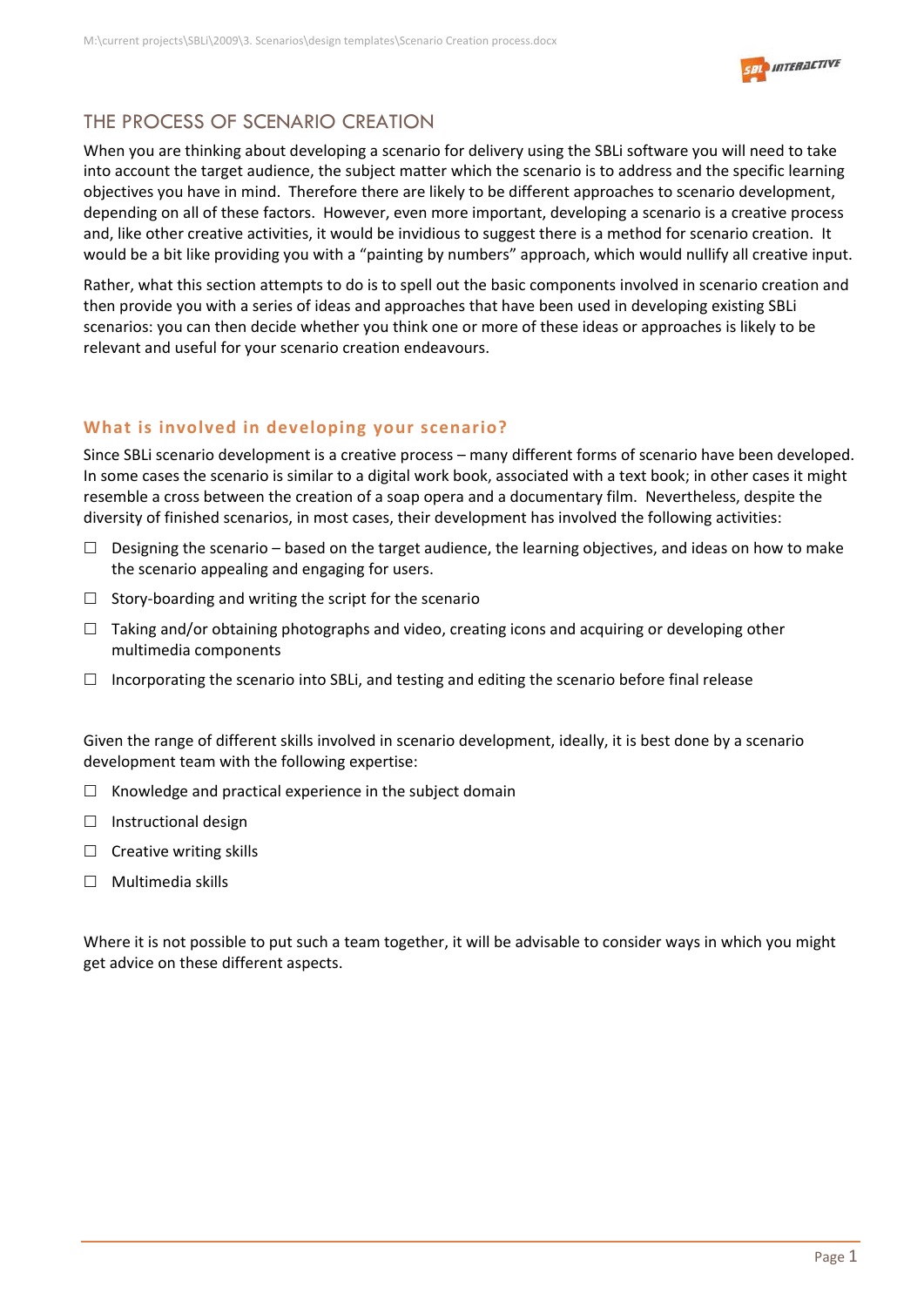

# **Designing a scenario**

The first step is to determine the role the scenario is to play within the curriculum and what learning objectives you want to achieve. For instance, is the scenario primarily to provide a vehicle for providing information in a structured way, for developing problem solving skills of a technical, social and/or economic nature, or is to raise and explore ethical or moral issues.

Once the framework for the scenario, including learning objectives, have been specified you then need to consider what form the scenario is to take. Given the creative nature of scenario development, there are no hard and fast rules on this. However, useful ideas can be gained from looking at different forms of scenario that have been used by other scenario authors. The following list of scenario categories, with examples across a range of disciplines, provides some basis for thinking about the form of the scenario you might build. However, note these categories are unlikely to be complete and are not mutually exclusive; a specific scenario may fit in several categories.

# *Diagnostic scenarios*

 $\Box$  Often used for problem based learning exercises. Diagnostic scenarios have been developed for investigating crop disorders, veterinary problems, medical complaints, quality control issues in the hospitality industry; etc.

http://scenarios.sblinteractive.org/v2/main/StartScenario.aspx?Scenario=212

# *Simulation scenarios*

 $\Box$  Providing a virtual experience that may precede an actual activity, such as a marine field course, or replaces it. Simulation scenarios have been developed for field courses marine and pond ecology and to provide virtual overseas experiences for engineers. In some cases, experimental procedures can be performed within the scenario either by programming the simulation within the SBLi software alone (e.g. breeding chocolate monsters for genetics practicals) or by using SBLi as a front‐end for simulation software (e.g. determining the effect of changing parameters in virtual plants) or using other plug‐ins. For instance, a built‐in spreadsheet is used in a scenario to investigate the financial profile of various business options in the floriculture industry. Other scenarios in this category address issues of legal ethics and procedural processes involved in quarantine activities.

http://scenarios.sblinteractive.org/v2/main/StartScenario.aspx?Scenario=208

# *"Workbook" scenarios*

 $\Box$  In this case the scenario structure provides a framework for working through various components of a specific curriculum. For example, a scenario to investigate water issues in NSW has been developed for high school students presenting them with relevant information within the scenario and through links to other web sites and providing them with ideas on a series of small experiments and projects that the students can engage in as part of the curriculum.

http://scenarios.sblinteractive.org/v2/main/StartScenario.aspx?Scenario=185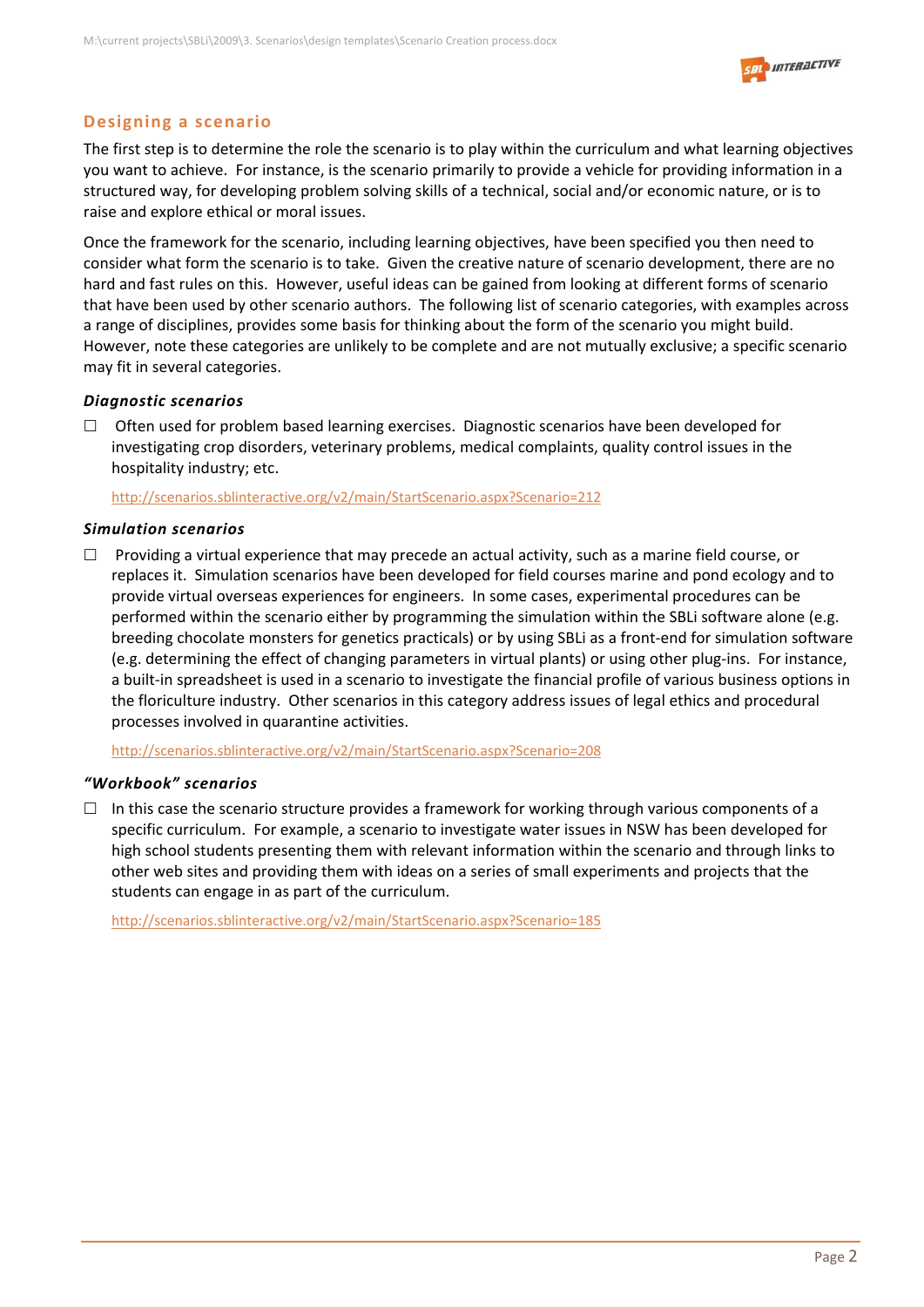

# **Familiarise yourself with SBLi functionality**

Before you make a start developing your own SBLi scenario it is highly recommended that you make sure you are fully aware of the various functions that SBLi provides by studying the Help files in the SBLi Builder and Player. This will give you a much better idea of the scope and capability of the software that you can utilise in your scenario. For instance, it is important to be aware of the pre‐requisite function – that enables you to make conditional relationships in the scenario, such as needing to visit a certain location (e.g. a pond) before a certain action (sampling the water) becomes available.

It is also recommended that you work through a number of existing scenarios, since virtually each SBLi scenario that has been developed has introduced a novel component or way of doing things, as illustrated by the examples above. There are a number of demonstration online scenarios that can be accessed from www.sblinteractive.org.

# *The first step in SBLi scenario development*

Know the SBLi software. Be aware of SBLi's extensive capabilities so you can maximize its ability to replicate the needs of your scenario.

# **Story boarding and script writing for the scenario**

This is the critical component of the scenario development process. How one goes about it depends on a number of factors, including who is involved in developing the scenario. However, in most cases, a workshop to brainstorm the scenario is likely to be the best way to start, using a whiteboard to sketch out the main features. The details of the scenario can then be captured. Initially you may wish to use a template (such as one of the three shown in the Appendix) or you can simply start writing a script for the scenario – much as you might write an outline for an adventure game or script for a movie – with characters, locations, scenes, etc. At this stage it will also be useful to indicate where specific SBLi features are to be used, such as location maps, pre‐requisites, and feedback forms.

# **Multimedia components**

Making your scenario as attractive as possible is likely to enhance the experience and increase the engagement of scenario users. Once the outline of the scenario has been completed, it is advisable to then identify what images, audio and/or video, or animation you would like in your scenario or which are essential to your scenario. You can then set about accessing existing multimedia or taking photographs, creating icons, capturing audio and video files that don't already exist.

# *The second step in SBLi scenario development*

Before you consider starting to use the SBLi Builder to construct your scenario, make sure you have a detailed outline of the complete scenario. Trying to construct the scenario in the software from scratch without a plan can lead to unnecessary work if, for instance, you decide to change the design of the scenario or move certain components of the scenario from one section to another. It is also best to assemble the multimedia you wish to use before moving on to constructing the scenario in the SBLi Builder.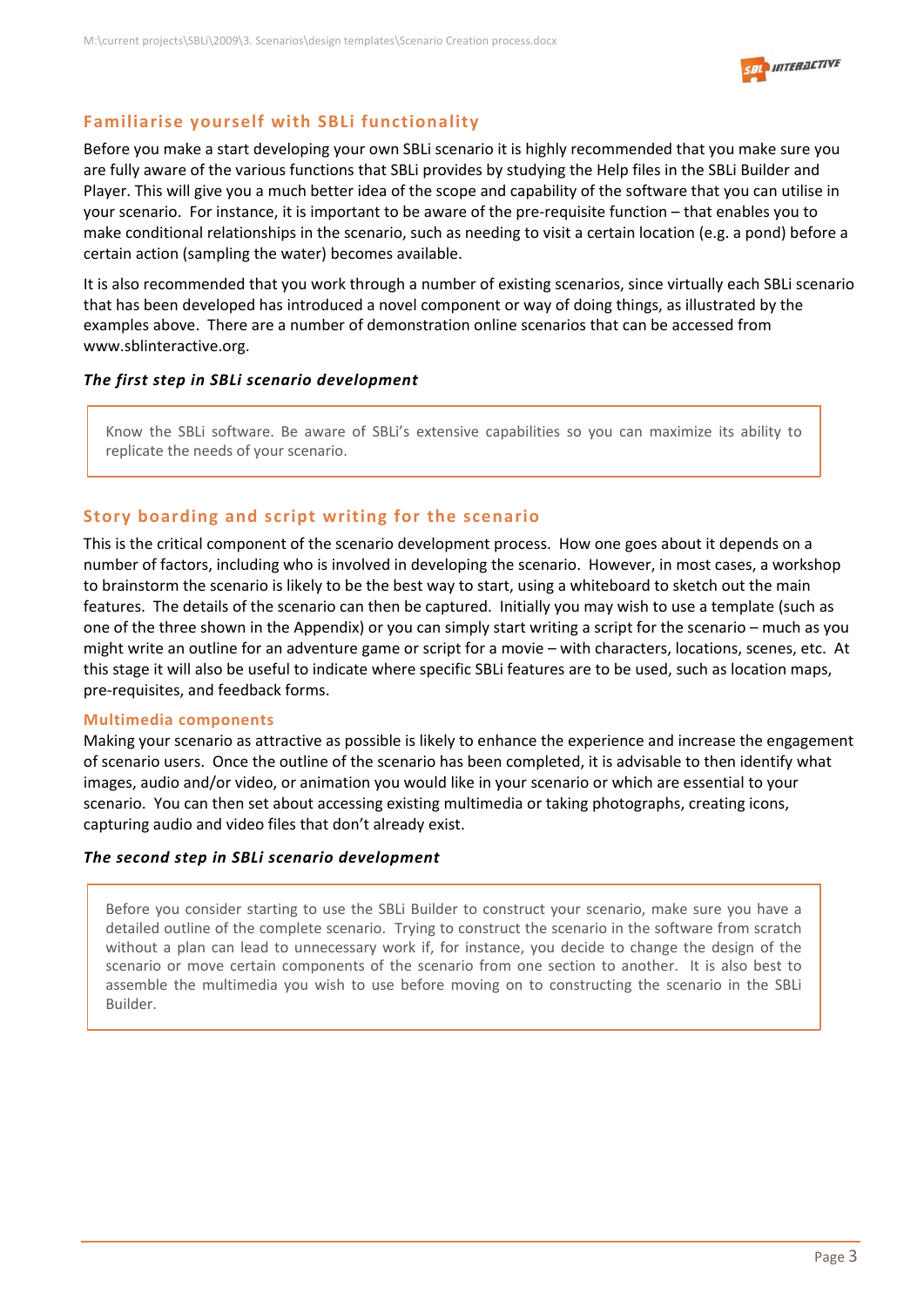

# **Incorporating the scenario into SBLi**

Once you have documented the scenario and identified the multimedia to be included in the scenario, you are now ready to start putting the scenario into the SBLi Builder.

### *The third step in SBLi scenario development*

Having completed the first two steps – incorporating the scenario in the SBLi Builder is likely to be much easier and faster.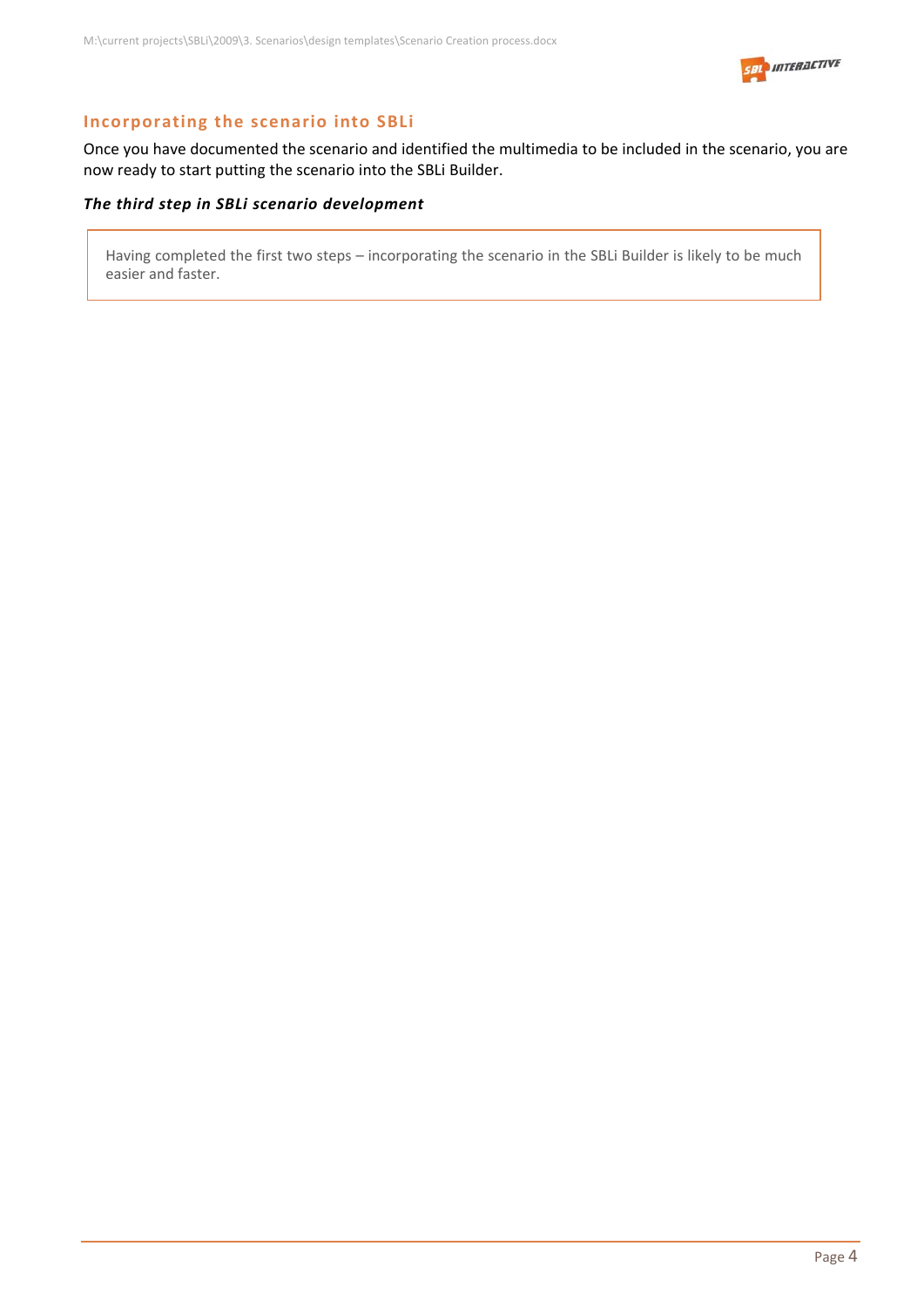

# APPENDIX

# **SBLi® Scenario Planning: Template 1 (written description)**

*Please Note: This template is not a prescriptive instruction on how to develop a SBLi. Please adapt this template to develop resources in your particular subject of interest.* 

| <b>Scenario Descriptor</b>                   | <b>Scenario Details</b> | <b>Example</b>                                                                                                                                                          |
|----------------------------------------------|-------------------------|-------------------------------------------------------------------------------------------------------------------------------------------------------------------------|
| Name of Scenario                             |                         | Doug's Apple Problem                                                                                                                                                    |
| Role of student                              |                         | Horticultural consultant                                                                                                                                                |
| Brief story or background<br>to the scenario |                         | Students will visit an orchard and assess a plant problem, discuss<br>the problem with the grower and take back infected plant<br>samples to analyse in the laboratory. |
| Objectives                                   |                         | Determine the problem                                                                                                                                                   |
| tested/demonstrated                          |                         | Justify their reasoning                                                                                                                                                 |
|                                              |                         | Recommend an action                                                                                                                                                     |
| Educational objective/s                      |                         | Demonstrate the process of diagnosis and to show students how<br>knowledge is used in a real-life situation                                                             |
| Course and placement                         |                         | Embedded in AG ####. It will be used as an exploratory learning<br>experience before the series of lectures on plant diagnosis.                                         |
| Assessment                                   |                         | No formal assessment. Questions will be included in the scenario<br>to provide the students with an opportunity for reflection.                                         |
| <b>Model Answer</b>                          |                         | Included at the end of the scenario                                                                                                                                     |
| Delivery format                              |                         | As a 2hour session in a computer lab as part of tutorial process.<br>Demonstrator will be present to assist.                                                            |
| Team/individual                              |                         | At student's discretion.                                                                                                                                                |
| Remote access                                |                         | Not necessary but will be available through Blackboard                                                                                                                  |

# **SBLi® Scenario Planning: Template 2 (Itemised list <sup>o</sup> f assets for each location)**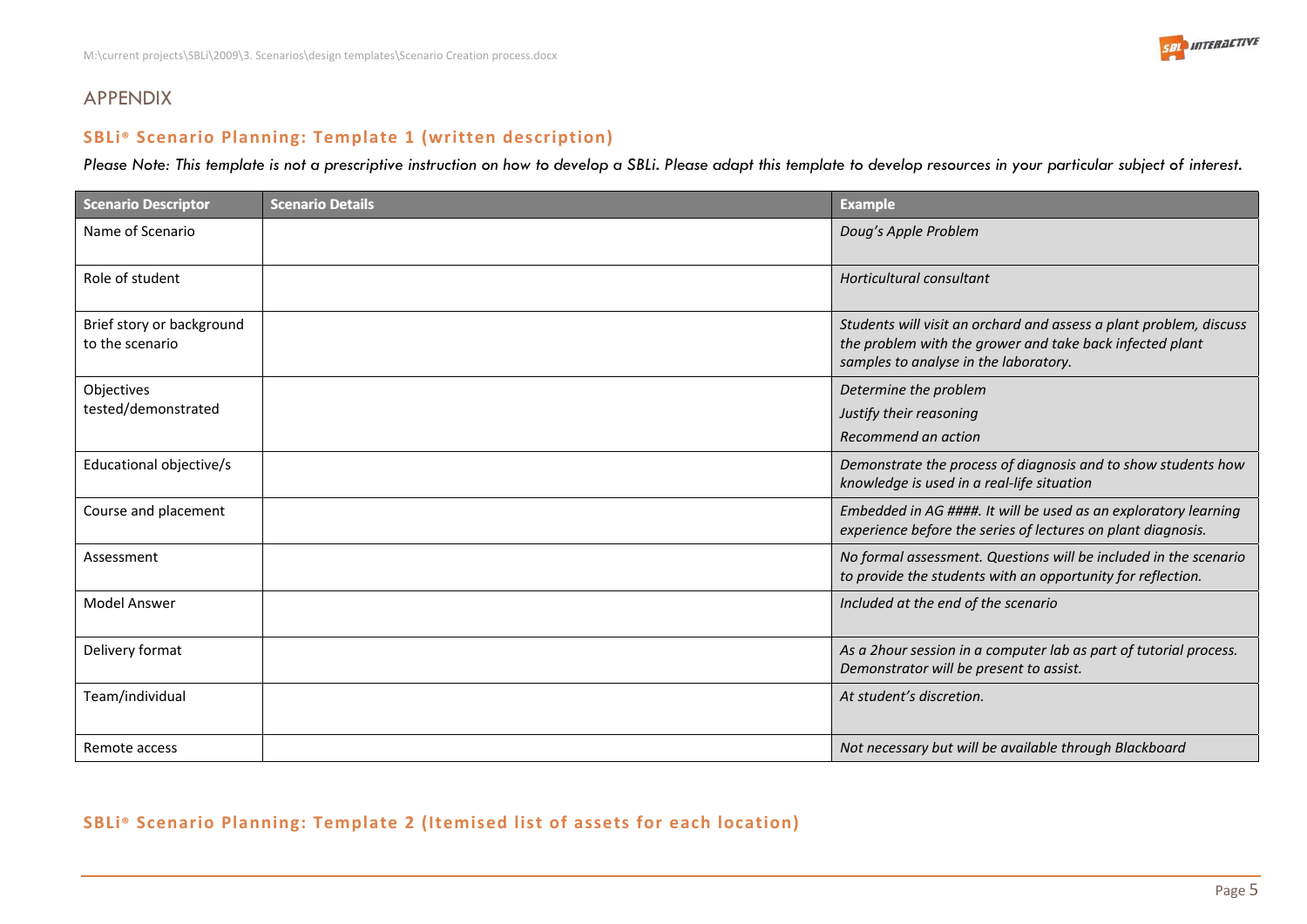

*Please Note: This template is not a prescriptive instruction on how to develop a SBLi. Please adapt this template to develop resources in your particular subject of interest.* 

# **Location 1**

#### *Location Assets*

| <b>Name</b>     | <b>Icon</b><br>image | <b>Environment</b><br>background | <b>Items</b> | <b>Content</b> | Content media Content links |                                               | <b>Actions</b> | <b>Pre-req</b> |
|-----------------|----------------------|----------------------------------|--------------|----------------|-----------------------------|-----------------------------------------------|----------------|----------------|
| Manuan handling |                      |                                  |              |                | [picture, video,<br>audiol  | [pdfs; excel; word; etc.<br>or to a web page] |                |                |

#### *Items*

| <b>Name</b> | <b>Icon image Item content</b> | <b>Content</b><br>media    | <b>Content links</b>                          | Collectable req | Pre- | <b>Cost</b> | cost | Monetary Time Feedback if Feedback if<br>examined | not examined | <b>Action</b> |
|-------------|--------------------------------|----------------------------|-----------------------------------------------|-----------------|------|-------------|------|---------------------------------------------------|--------------|---------------|
|             |                                | [picture,<br>video, audio] | [pdfs; excel; word; etc.<br>or to a web page] |                 |      |             |      |                                                   |              |               |

#### *Location actions*

| <b>Name</b> | <b>Content</b> | <b>Content</b><br>media    | <b>Content links</b>                          | <b>Monetary Time</b><br><b>Cost</b> | cost | Is a final<br>task | <b>Pre-req</b> | <b>Feedback if</b><br>examined | Feedback if<br>not examined |
|-------------|----------------|----------------------------|-----------------------------------------------|-------------------------------------|------|--------------------|----------------|--------------------------------|-----------------------------|
|             |                | [picture,<br>video, audio] | [pdfs; excel; word; etc.<br>or to a web page] |                                     |      |                    |                |                                |                             |

#### *ITEM actions*

| <b>Name</b> | Content | <b>Content</b><br>media    | <b>Content links</b>                          | <b>Monetary Time</b><br>Cost | <b>cost</b> | Is a final<br>task | <b>Pre-reg</b> | <b>Feedback if</b><br>examined | <b>Feedback if</b><br>not examined |
|-------------|---------|----------------------------|-----------------------------------------------|------------------------------|-------------|--------------------|----------------|--------------------------------|------------------------------------|
|             |         | [picture,<br>video, audio] | [pdfs; excel; word; etc.<br>or to a web page] |                              |             |                    |                |                                |                                    |

#### *Linked pages*

| <b>Belongs to</b> | <b>Content</b> | <b>Content image</b> | <b>Content links</b> |
|-------------------|----------------|----------------------|----------------------|
|                   |                |                      |                      |
|                   |                |                      |                      |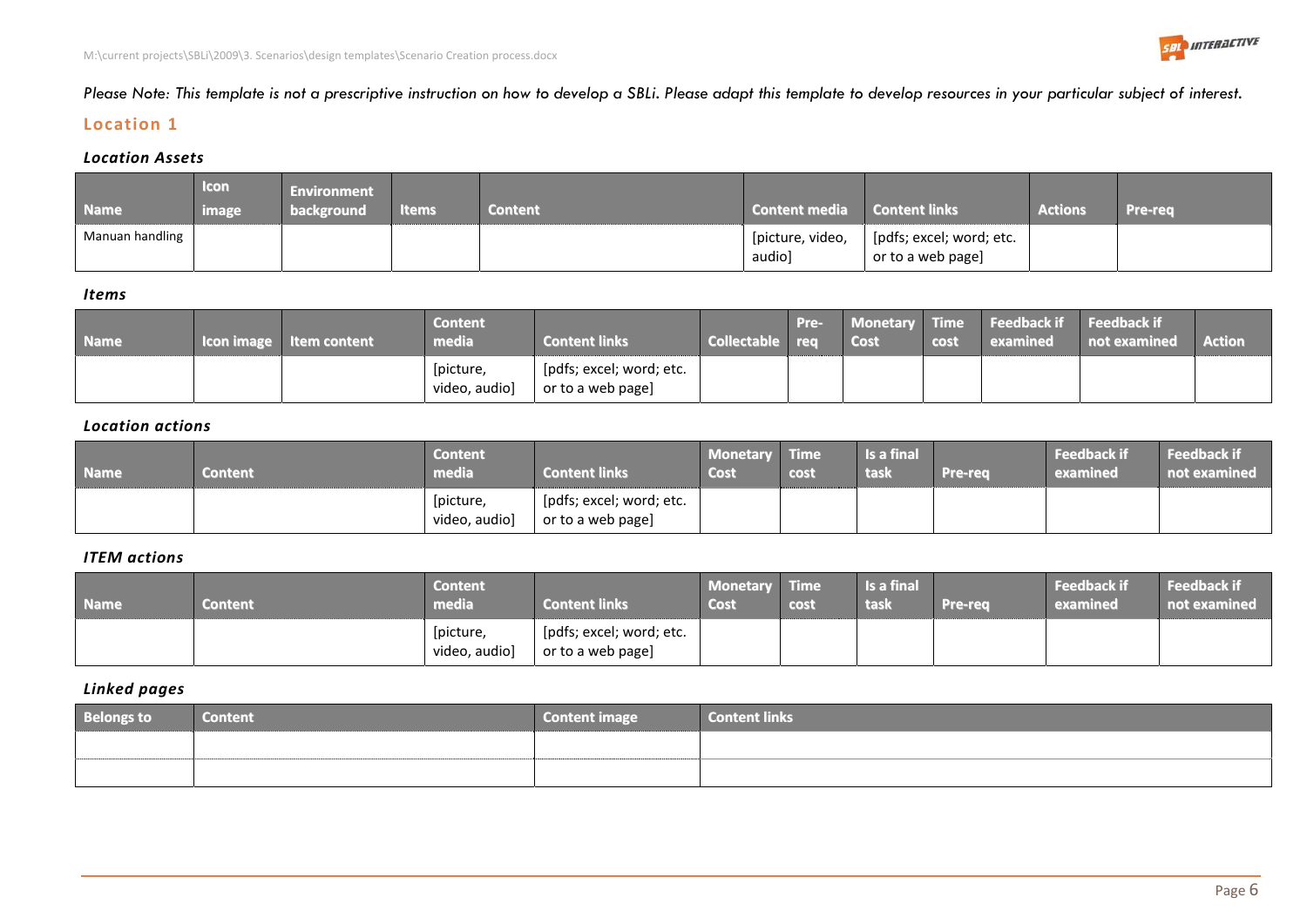

# **SBLi® Scenario Planning: Template 3 (Itemised list o f whole scenario)**

*Please Note: This template is not a prescriptive instruction on how to develop a SBLi. Please adapt this template to develop resources in your particular subject of interest.* 

### **Learning objectives: What will students achieve by doing the scenario?**

| $\Box$ Objective 1 |  |
|--------------------|--|
| $\Box$ Objective 2 |  |
|                    |  |
|                    |  |
|                    |  |
|                    |  |

#### **The story**

Give a brief outline of the 'story' or background to the scenario (1 or 2 paragraphs).

List items that will be used to achieve the objectives and make the story realistic e.g. documents, audio clips, collectible objects

# **Items Actions**

List actions the user will take to achieve the objectives.